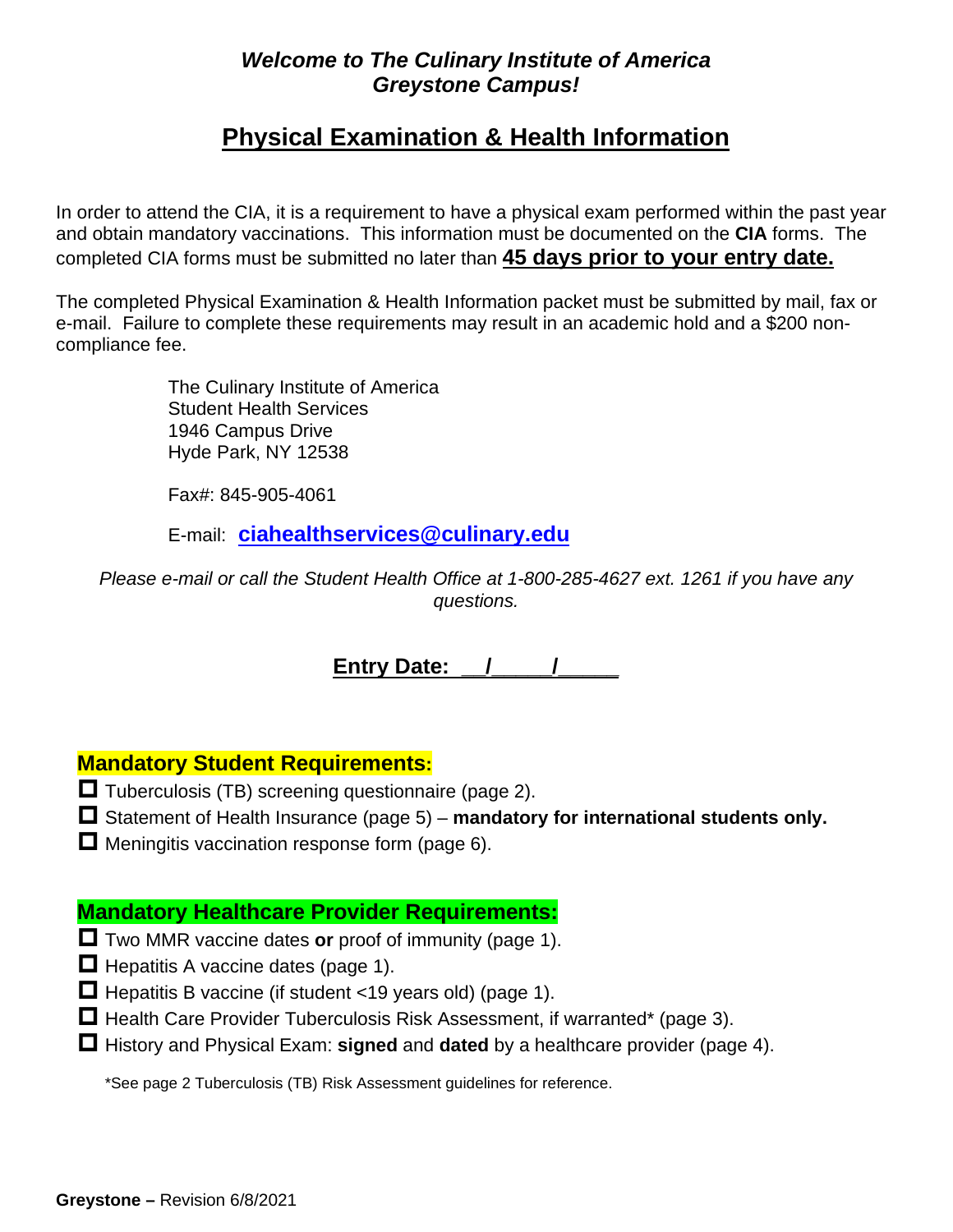## **The Culinary Institute of America** 1946 Campus Drive, Hyde Park, NY 12538 **Part I: Immunization Form**

| <b>Student's Name:</b> |                    | Date of Birth: |      |               |
|------------------------|--------------------|----------------|------|---------------|
|                        | (Last)             | (First)        | (MI) |               |
| <b>Address:</b>        | $(Street - Apt #)$ | (City)         |      | (State - Zip) |

CSU Executive Order 803 requires post-secondary students **born 01/01/57 or later** to show protection against measles, mumps, and rubella. Persons **born prior to January 1957 are exempt** from this requirement. The first dose of vaccine must be given on or after your first birthday.

| <b>Required Immunizations</b>                                      | <b>Optional Immunizations</b>                                        |
|--------------------------------------------------------------------|----------------------------------------------------------------------|
| <b>OPTION 1: MMR (Measles, Mumps, Rubella</b>                      | <b>COVID Vaccine - Please submit after fully vaccinated</b>          |
|                                                                    | COVID #1 _____/______/____ □ Vaccine Card Attached                   |
| MMR #2 $\qquad$ / $\qquad$                                         | COVID #2_______/_______/_____ □ Vaccine Card Attached                |
|                                                                    |                                                                      |
| <b>OPTION: 2: Antibody Titers (attach lab reports)</b>             | <b>Varicella Vaccine</b>                                             |
| Measles titer date $\angle$ / $\Box$ Lab report attached           |                                                                      |
| Mumps titer date $\angle$ / $\angle$ $\Box$ Lab report attached    | $\Box$ Disease                                                       |
| Rubella titer date $\frac{1}{\sqrt{2}}$ $\Box$ Lab report attached |                                                                      |
|                                                                    | <b>Meningitis Vaccine</b>                                            |
| Hepatitis A vaccine (minimum 6 months apart)<br>Hep A #1 $/$ / $/$ | Meningitis #2 $\sqrt{2}$ / $\sqrt{2}$ (if #1 given prior to age 16)  |
| Hep A #2 $/$ /                                                     | <b>Tetanus Diphtheria Pertussis</b><br>(most recent vaccine/booster) |
| Hepatitis B Vaccine (mandatory if < 19 years old)                  | Td________________________ or Tdap______________________             |
| Hep B #1 _____/__________/                                         |                                                                      |
|                                                                    |                                                                      |
|                                                                    |                                                                      |
|                                                                    | Seasonal Flu Vaccine 1997/1999/1999                                  |
|                                                                    | □ Waiver Submitted                                                   |
|                                                                    |                                                                      |
|                                                                    |                                                                      |

**\_\_\_\_\_\_\_\_\_\_\_\_\_\_\_\_\_\_\_\_\_\_\_\_\_\_\_\_\_\_\_\_\_\_\_\_\_\_\_\_\_\_\_\_ \_\_\_\_\_\_\_\_\_\_\_\_\_\_\_\_\_\_\_\_\_\_** Signature or Official Stamp of Healthcare Provider Date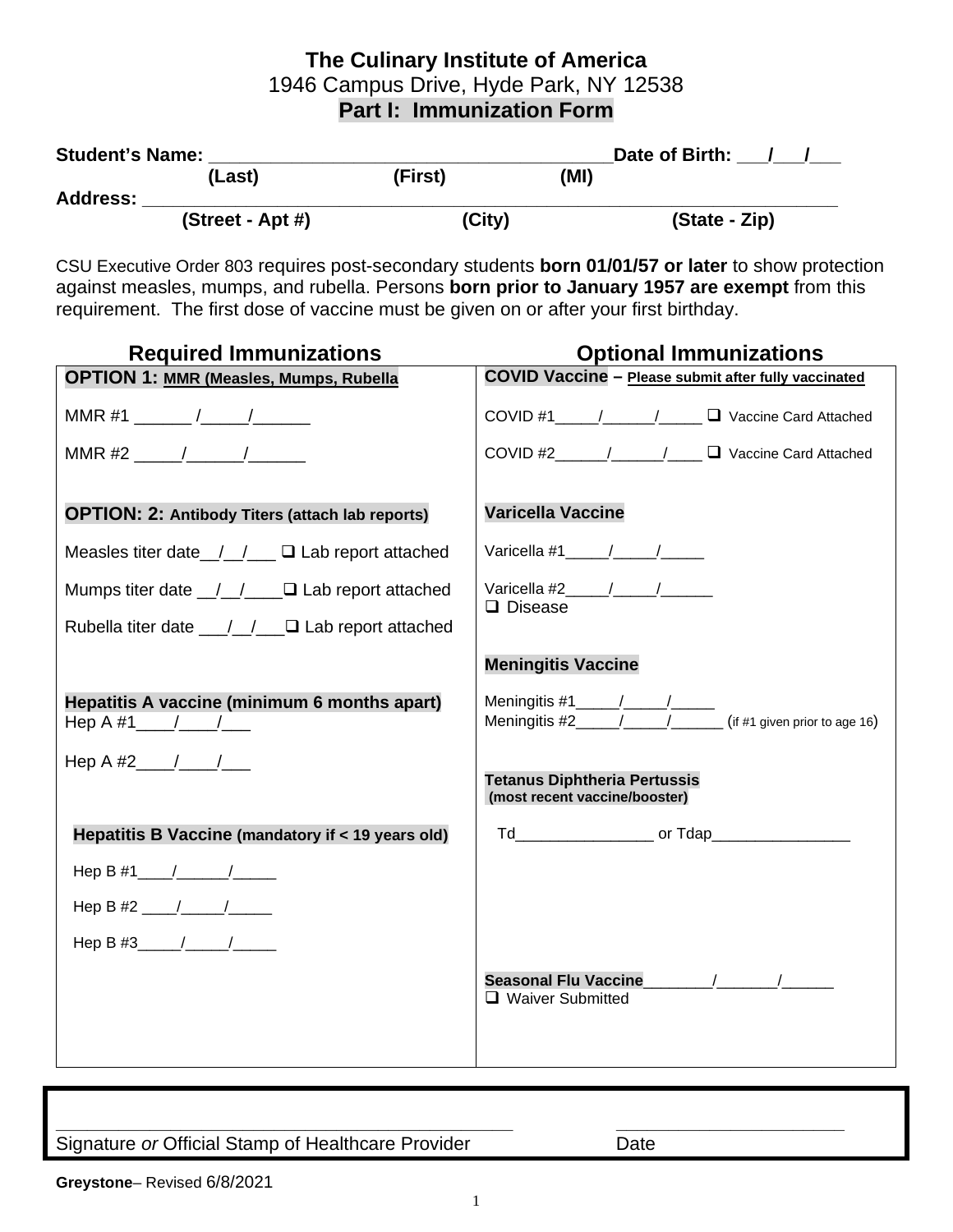## **Part IIa: Mandatory Tuberculosis Risk Assessment**

## **Tuberculosis (TB) Risk Assessment – Student Questions**

| 1. | Have you ever had close contact with anyone who was sick with tuberculosis (TB)?                                                                 | $\Box$ Yes | $\Box$ No    |
|----|--------------------------------------------------------------------------------------------------------------------------------------------------|------------|--------------|
| 2. | Have you ever had a positive TB skin test?                                                                                                       | $\Box$ Yes | $\Box$ No    |
| 3. | Have you been an employee, volunteer, or resident in a high-risk setting<br>(e.g. correctional facility, healthcare facility, homeless shelter)? | $\Box$ Yes | $\square$ No |
| 4. | Were you born in one of the countries listed below and arrived in the U.S. within                                                                |            |              |
|    | the past 5 years? (If yes, please <b>CIRCLE</b> the country).                                                                                    | $\Box$ Yes | □ No         |
| 5. | Have you ever had frequent or prolonged visits (>1 month) to one or more of                                                                      |            |              |
|    | the countries listed below? (If yes, CIRCLE the country below).                                                                                  | $\Box$ Yes | $\Box$ No    |
|    |                                                                                                                                                  |            |              |

| Afghanistan<br>Congo<br>Algeria<br>Côte d'Ivoire<br>Democratic People's Republic<br>Angola<br>Anguilla<br>of Korea<br>Democratic Republic of the<br>Argentina<br>Armenia<br>Congo<br>Azerbaijan<br><b>Diibouti</b><br>Bahamas<br>Dominican Republic<br>Bangladesh<br>Ecuador<br><b>Belarus</b><br>El Salvador<br><b>Belize</b><br><b>Equatorial Guinea</b><br>Benin<br>Eritrea<br><b>Bhutan</b><br>Ethiopia<br><b>Bolivia (Plurinational State</b><br>Fiji<br>French Polynesia<br>of)<br>Bosnia and Herzegovina<br>Gabon<br><b>Botswana</b><br>Gambia<br><b>Brazil</b><br>Georgia<br>Brunei Darussalam<br>Ghana<br><b>Bulgaria</b><br>Greenland<br>Guam<br><b>Burkina Faso</b><br>Burundi<br>Guatemala<br>Cambodia<br>Guinea<br>Guinea-Bissau<br>Cameroon<br>Cape Verde<br>Guyana<br>Central African Republic<br>Haiti<br>Chad<br>Honduras<br>China<br>India<br>China, Hong Kong SAR<br>Indonesia<br>China, Macao SAR<br>Colombia<br>Comoros | Iran (Islamic Republic of)<br>Iraq<br>Kazakhstan<br>Kenya<br>Kiribati<br>Kuwait<br>Kyrgyzstan<br>ao People's Democratic<br>Republic<br>_atvia<br>.esotho<br>_iberia<br>Libya<br>Lithuania<br>Madagascar<br>Malawi<br>Malaysia<br>Maldives<br>Mali<br><b>Marshall Islands</b><br>Mauritania<br><b>Mauritius</b><br>Mexico<br>Micronesia (Federated<br>States of)<br>Mongolia<br>Morocco<br>Mozambique<br>Myanmar | Singapore<br>Solomon Islands<br>Somalia<br>South Africa<br>South Sudan<br>Sri Lanka<br>Sudan<br>Suriname<br>Swaziland<br>Syrian Arab Republic<br>Tajikistan<br>Thailand<br>Timor-Leste<br>Togo<br>Trinidad and Tobago<br>Tunisia<br>Turkey<br>Turkmenistan<br>Tuvalu<br>Uganda<br>Ukraine<br>United Republic of<br>Tanzania<br>Uruguay<br>Uzbekistan<br>Vanuatu<br>Venezuela<br>(Bolivarian<br>Republic of)<br>Viet Nam<br>Yemen<br>Zambia<br>Zimbabwe | Namibia<br>Nauru<br>Nepal<br>Nicaragua<br>Niger<br>Nigeria<br>Niue<br>Northern Mariana<br>Islands<br>Pakistan<br>Palau<br>Panama<br>Papua New Guinea<br>Paraguay<br>Peru<br>Philippines<br>Poland<br>Portugal<br>Qatar<br>Republic of Korea<br>Republic of Moldova<br>Romania<br><b>Russian Federation</b><br>Rwanda<br>Sao Tome and<br>Principe<br>Senegal<br>Serbia<br>Sierra Leone |
|----------------------------------------------------------------------------------------------------------------------------------------------------------------------------------------------------------------------------------------------------------------------------------------------------------------------------------------------------------------------------------------------------------------------------------------------------------------------------------------------------------------------------------------------------------------------------------------------------------------------------------------------------------------------------------------------------------------------------------------------------------------------------------------------------------------------------------------------------------------------------------------------------------------------------------------------|-----------------------------------------------------------------------------------------------------------------------------------------------------------------------------------------------------------------------------------------------------------------------------------------------------------------------------------------------------------------------------------------------------------------|--------------------------------------------------------------------------------------------------------------------------------------------------------------------------------------------------------------------------------------------------------------------------------------------------------------------------------------------------------------------------------------------------------------------------------------------------------|---------------------------------------------------------------------------------------------------------------------------------------------------------------------------------------------------------------------------------------------------------------------------------------------------------------------------------------------------------------------------------------|
|----------------------------------------------------------------------------------------------------------------------------------------------------------------------------------------------------------------------------------------------------------------------------------------------------------------------------------------------------------------------------------------------------------------------------------------------------------------------------------------------------------------------------------------------------------------------------------------------------------------------------------------------------------------------------------------------------------------------------------------------------------------------------------------------------------------------------------------------------------------------------------------------------------------------------------------------|-----------------------------------------------------------------------------------------------------------------------------------------------------------------------------------------------------------------------------------------------------------------------------------------------------------------------------------------------------------------------------------------------------------------|--------------------------------------------------------------------------------------------------------------------------------------------------------------------------------------------------------------------------------------------------------------------------------------------------------------------------------------------------------------------------------------------------------------------------------------------------------|---------------------------------------------------------------------------------------------------------------------------------------------------------------------------------------------------------------------------------------------------------------------------------------------------------------------------------------------------------------------------------------|

*Source: World Health Organization Global Health Observatory, Tuberculosis Incidence 2016. Countries with incidence rates of ≥ 20 cases per 100,000 population*

If the answer to all the above questions is **NO**, no further testing or further action is required.

If the answer is **YES** to any of the above questions, the CIA requires that a **healthcare provider** complete a Tuberculosis Risk Assessment (Part IIb, page 3).

| <b>Student Signature:</b>                              | Date: |
|--------------------------------------------------------|-------|
| Guardian Signature (only if student <18 years of age): | Date: |
| .000000<br>$\sim$ $\sim$<br>$\overline{\phantom{0}}$   |       |

2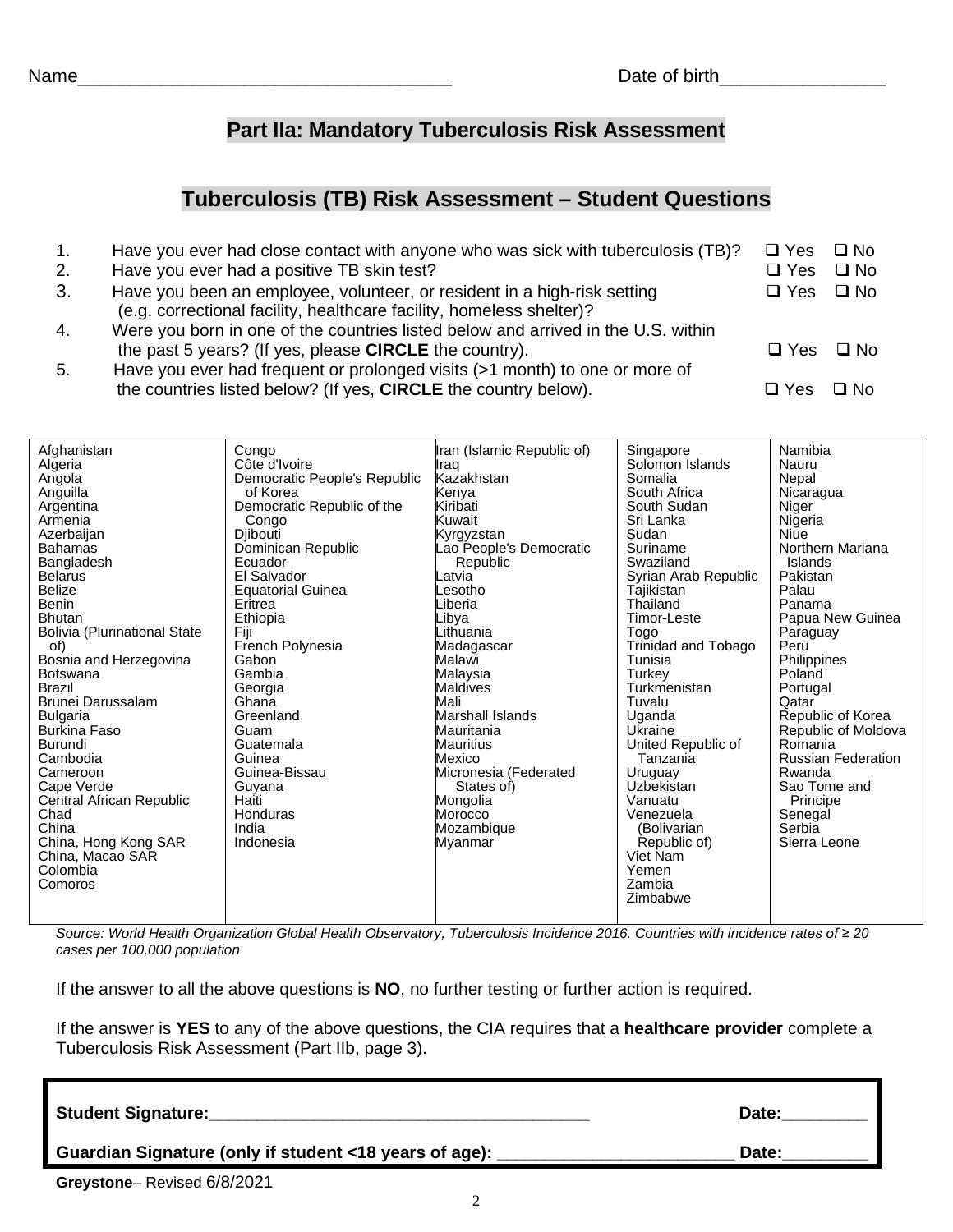Name\_\_\_\_\_\_\_\_\_\_\_\_\_\_\_\_\_\_\_\_\_\_\_\_\_\_\_\_\_\_\_\_\_\_\_\_ Date of birth\_\_\_\_\_\_\_\_\_\_\_\_\_\_\_\_

## **Part IIb: Health Care Provider Tuberculosis Risk Assessment**

## **Tuberculosis (TB) Risk Assessment – Provider Questions**

- 1. Has the student ever had a **positive** TB skin test or TB blood test?  $\Box$  Yes  $\Box$  No
- 2. Does the student have a medical condition associated with increased  $\Box$  Yes  $\Box$  No risk of progressing to TB disease if infected (e.g.HIV infection; head/neck/lung cancer; hematologic disease such as leukemia or Hodgkin's disease; end stage renal disease; chronic malabsorption)? .
- 3. Is the student a member of a high-risk group?  $\Box$  Yes  $\Box$  No

If all the answers above are **NO**, student is considered low risk and no further testing is needed. If any of the answers above are **YES**, student is considered high risk and requires further TB screening.

### **TUBERCULOSIS SCREENING** (within past 6 months):

Does the student have any of the following signs or symptoms of active pulmonary tuberculosis disease? **(Check all that apply).**

 $\Box$  Cough ( $>3$  weeks)

- $\Box$  Coughing up blood (hemoptysis)
- $\Box$  Chest pain
- $\square$  Loss of appetite
- □ Unexplained weight loss
- $\Box$  Night sweats
- $\Box$  Fever (> 1 week)

If **no** symptoms are checked, proceed to TB skin/blood test.

If **any**, symptoms are checked, provide documentation of evaluation to exclude active tuberculosis disease (TB testing, chest x-ray, sputum evaluation, as indicated).

| <b>TB Skin Test</b> (results must be read in 48-72 hours): | Quantiferon Test or T-Spot Test (a copy of<br>the lab report must be provided): |
|------------------------------------------------------------|---------------------------------------------------------------------------------|
| Date Placed<br>Date Read                                   | Date obtained                                                                   |
| mm induration<br><b>Results</b>                            | <b>Results</b>                                                                  |
| Interpretation $\square$ positive $\square$ negative       |                                                                                 |

### **CHEST X-RAY (REQUIRED IF SKIN OR BLOODTEST IS POSITIVE):**

\_\_\_\_\_\_\_\_\_\_\_\_\_\_\_\_\_\_\_\_\_\_\_\_\_\_\_\_\_\_\_\_\_\_\_\_\_\_\_\_\_\_\_\_\_\_\_\_\_\_\_\_\_\_\_\_\_\_\_\_\_\_\_\_\_\_\_\_\_\_\_ \_\_\_\_\_\_\_\_\_\_\_\_\_\_\_\_\_\_\_\_\_\_\_\_\_\_\_\_\_\_\_\_\_\_\_\_\_\_\_\_\_\_\_\_\_\_\_\_\_\_\_\_\_\_\_\_\_\_\_\_\_\_\_\_\_\_\_\_\_\_\_\_

Date \_\_\_\_\_\_\_\_\_\_\_\_\_\_\_ Result (attach copy of report): normal abnormal

### **Treatment/recommendations:**

| <b>Healthcare Provider Signature</b> | Date |
|--------------------------------------|------|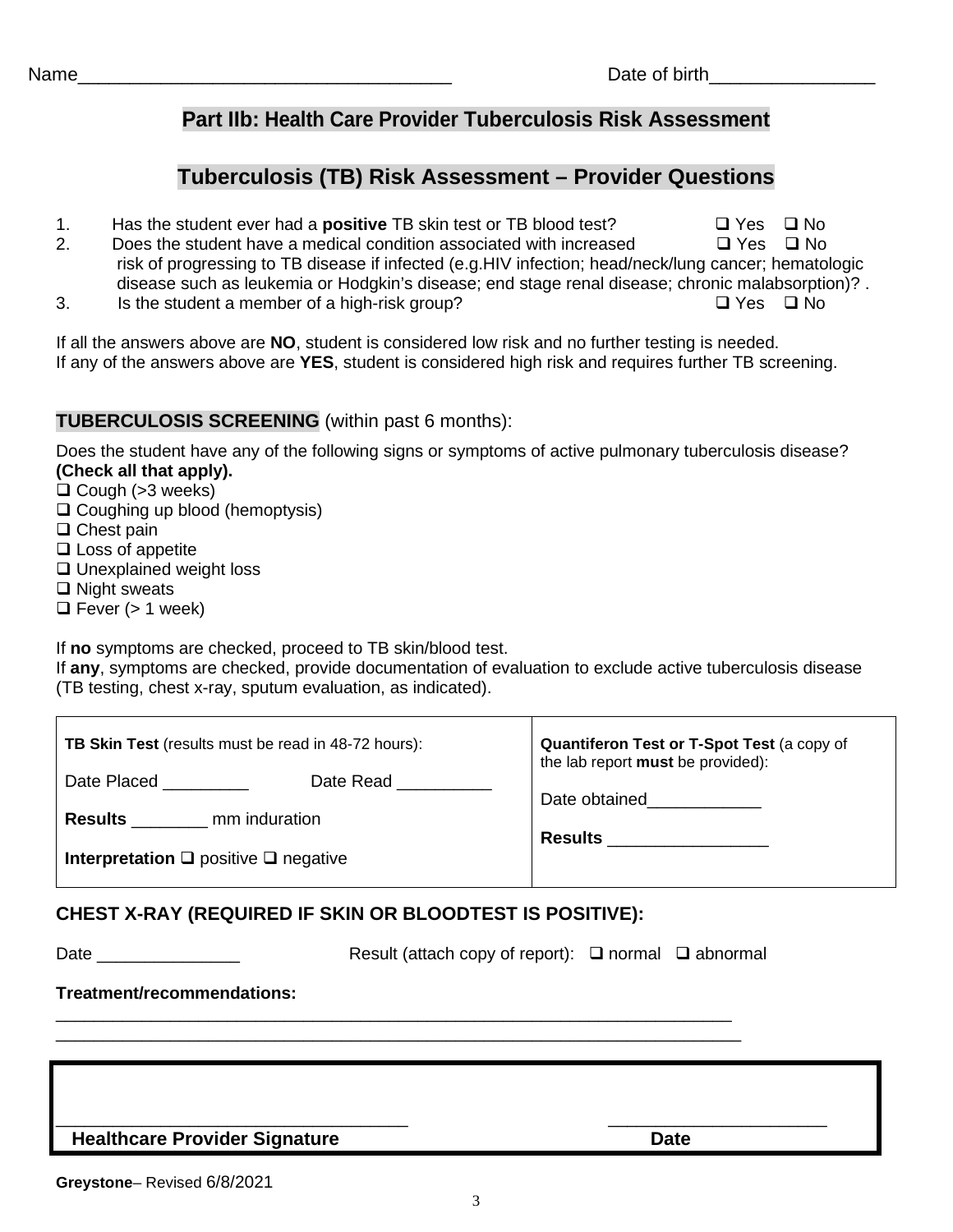Abdomen

**Hearing** Vision

Back/Extremities Neurologic/Reflexes

Name:\_\_\_\_\_\_\_\_\_\_\_\_\_\_\_\_\_\_\_\_\_\_\_\_\_\_\_\_ Date of birth\_\_\_\_\_\_\_\_\_\_\_\_\_\_\_

# **Part IIIa: Medical History**

## **PAST MEDICAL HISTORY: HAVE YOU HAD ANY OF THE FOLLOWING?**

| $\Box$ ADD/ADHD<br>$\Box$ Anxiety<br>$\Box$ Asthma<br>$\Box$ Cancer | $\Box$ Concussions<br>$\Box$ Depression<br>$\Box$ Diabetes<br>□ Bleeding Disorder □ Eating Disorder □ Seizure Disorder<br>$\Box$ Fainting | $\Box$ Heart Disease<br>□ High Blood Pressure □ Thyroid Disease<br>□ Kidney Disease<br>□ Skin Disease                                                                                                                          | □ Substance Abuse<br>□ Tobacco Use<br>□ Other __________________ |                 |
|---------------------------------------------------------------------|-------------------------------------------------------------------------------------------------------------------------------------------|--------------------------------------------------------------------------------------------------------------------------------------------------------------------------------------------------------------------------------|------------------------------------------------------------------|-----------------|
|                                                                     |                                                                                                                                           |                                                                                                                                                                                                                                |                                                                  |                 |
|                                                                     |                                                                                                                                           | Medication Allergies: Management of the Contract of the Contract of the Contract of the Contract of the Contract of the Contract of the Contract of the Contract of the Contract of the Contract of the Contract of the Contra |                                                                  |                 |
|                                                                     |                                                                                                                                           |                                                                                                                                                                                                                                |                                                                  |                 |
|                                                                     |                                                                                                                                           |                                                                                                                                                                                                                                |                                                                  |                 |
|                                                                     |                                                                                                                                           |                                                                                                                                                                                                                                |                                                                  |                 |
|                                                                     |                                                                                                                                           | <b>Part IIIb: Mandatory Physical Exam</b>                                                                                                                                                                                      |                                                                  |                 |
|                                                                     |                                                                                                                                           |                                                                                                                                                                                                                                | <b>Pulse:</b> 2020                                               |                 |
|                                                                     | <b>NORMAL</b>                                                                                                                             | <b>ABNORMAL</b>                                                                                                                                                                                                                |                                                                  | <b>COMMENTS</b> |
| Skin                                                                |                                                                                                                                           |                                                                                                                                                                                                                                |                                                                  |                 |
| H.E.E.N.T.                                                          |                                                                                                                                           |                                                                                                                                                                                                                                |                                                                  |                 |
| Neck/Thyroid                                                        |                                                                                                                                           |                                                                                                                                                                                                                                |                                                                  |                 |
| Lymph Glands                                                        |                                                                                                                                           |                                                                                                                                                                                                                                |                                                                  |                 |
| Lungs                                                               |                                                                                                                                           |                                                                                                                                                                                                                                |                                                                  |                 |
| Cardiovascular                                                      |                                                                                                                                           |                                                                                                                                                                                                                                |                                                                  |                 |

Recommendations for Physical Activity:  $\square$  Unlimited  $\square$  Limited (please explain): \_\_\_\_\_\_\_\_\_\_\_\_\_\_\_\_\_\_\_\_\_\_\_\_\_\_\_\_\_\_\_

\_\_\_\_\_\_\_\_\_\_\_\_\_\_\_\_\_\_\_\_\_\_\_\_\_\_\_\_\_\_\_\_\_\_\_\_\_\_\_\_\_

|         | Phone # $\frac{1}{2}$ $\frac{1}{2}$ $\frac{1}{2}$ $\frac{1}{2}$ $\frac{1}{2}$ $\frac{1}{2}$ $\frac{1}{2}$ $\frac{1}{2}$ $\frac{1}{2}$ $\frac{1}{2}$ $\frac{1}{2}$ $\frac{1}{2}$ $\frac{1}{2}$ $\frac{1}{2}$ $\frac{1}{2}$ $\frac{1}{2}$ $\frac{1}{2}$ $\frac{1}{2}$ $\frac{1}{2}$ $\frac{1}{2}$ $\frac{1}{2}$ $\frac$ |
|---------|-----------------------------------------------------------------------------------------------------------------------------------------------------------------------------------------------------------------------------------------------------------------------------------------------------------------------|
| Address | $\text{Fax} \#$                                                                                                                                                                                                                                                                                                       |

4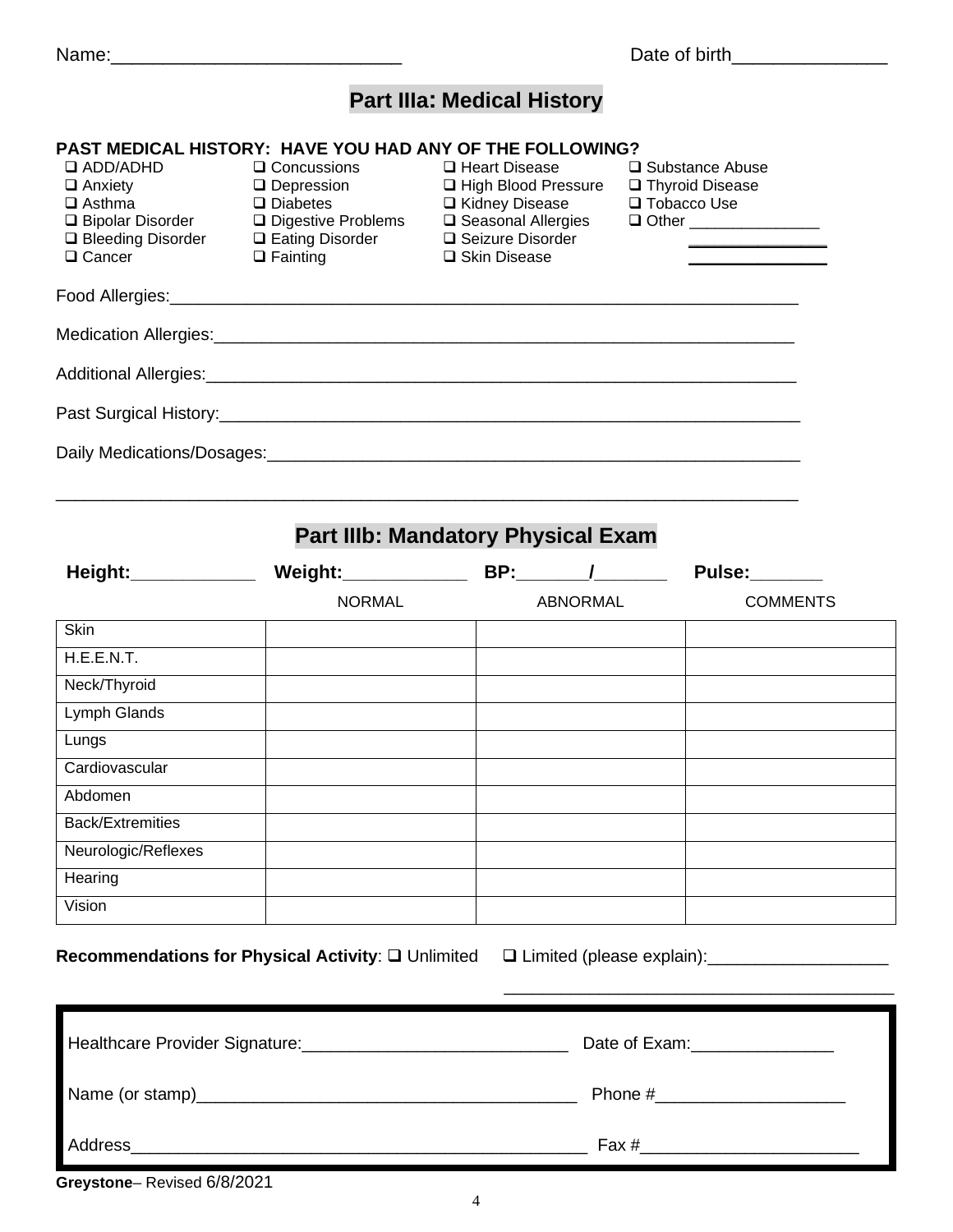# **Part IV: Statement of Health Insurance Coverage**

(Mandatory **only** for International Students)

Please attach proof of insurance coverage or copy the front and back of your health insurance card here.

Front:

## Back: